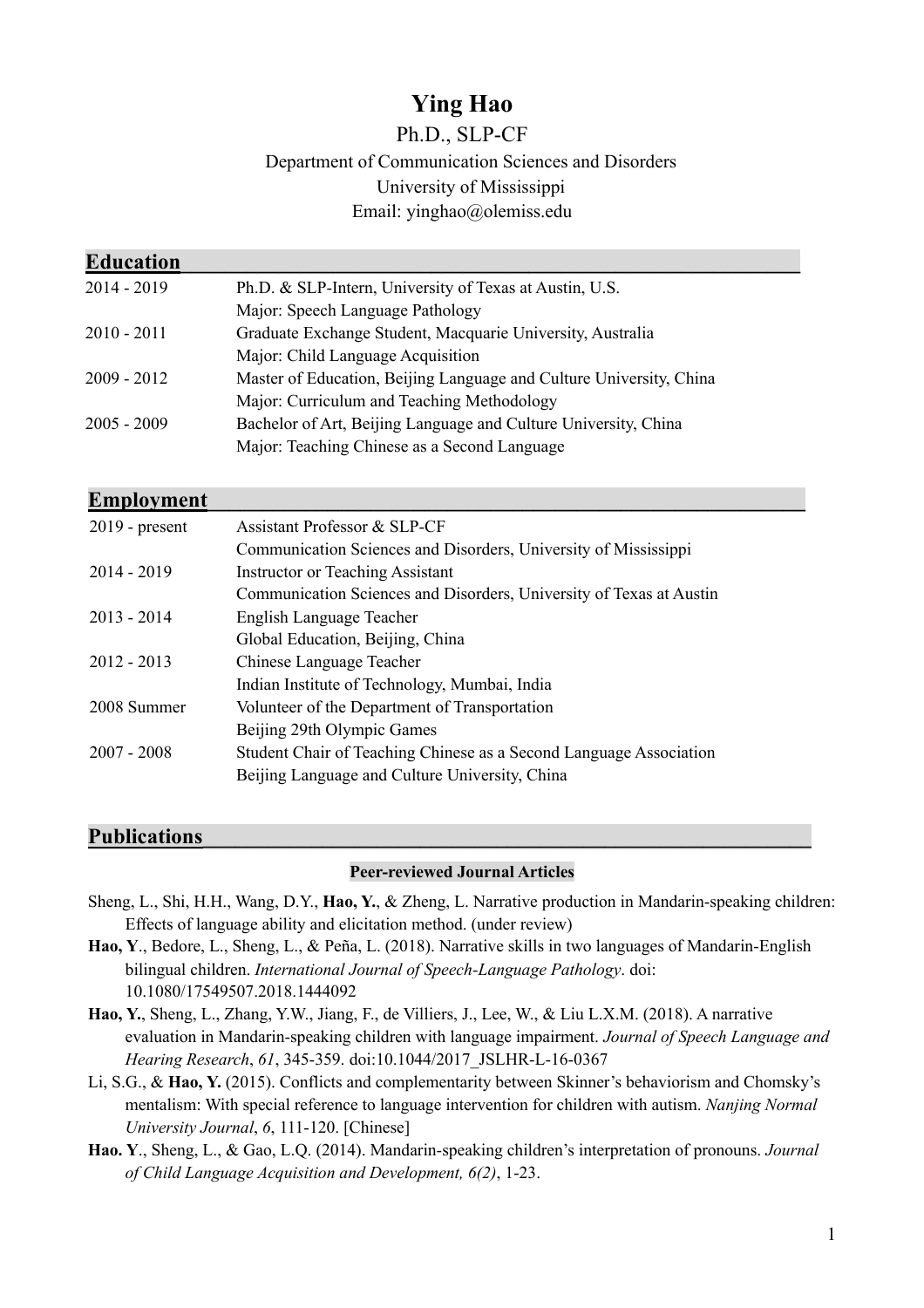- **Hao. Y**. (2008), The Influences of Confucius on Chinese Culture. *Journal of the Staff and Worker's Universit*y*, 3*, 95-96. [Chinese]
- **Hao. Y**. (2008), A discussion of "About Women" by Bingxin. *Journal of Teaching Communication,* 7, 81. [Chinese]

#### **Journal Articles in Preparation**

- **Hao, Y.**, Franco, J., & Sundarrajan, M. A pilot study comparing tele-therapy and in-person therapy in a parent training program for children with autism spectrum disorders.
- **Hao, Y.**, Bedore, L., Sheng, L., Zhou, P., Peña, E., & Liu, C. How do Mandarin-speaking children learn classifiers?
- Lu, Y., **Hao, Y.**, Bedore, L., & Sheng, L. Acquisition of English past tense in bilingual children.

### **Invited Articles**

- **Hao, Y.** (2017). How do parents deal with late-talking babies? WeChat Article (Invited by Beijing Normal University, Beijing, China). [Chinese] (1022 reads as of April 16, 2018)
- **Hao, Y.** (2017). An introduction to speech-language pathologists. WeChat Article (Invited by Bethel Hearing and Speaking Training Center, Dallas, US). [Chinese] (1139 reads as of April 16, 2018)
- **Hao, Y.** & Su, L. (2017). Definition, classification and manifestations of language impairment. WeChat Article (Invited by Bethel Hearing and Speaking Training Center, Dallas, US). [Chinese] (2868 reads as of April 16, 2018)
- \*WeChat is the largest Chinese social messaging app which has over 980 million active users. It has a platform for official accounts to publish articles.

## **Presentations**

### **Invited Presentations**

- **Hao, Y.** (2019, March). *Identifying and understanding language learning difficulties in Mandarin-speaking children.* Invited guest lecture at Beijing Normal University, Beijing, China.
- **Hao, Y.**, Franco, J., Sundarrajan, M., Yi, H., Purrington. J., Guzick. A. (2018, June). *A pilot study comparing the efficacy of tele-therapy and in-person therapy in a parent training program for children with autism*  spectrum disorders. Oral presentation at the 39<sup>th</sup> Annual Symposium on Research in Child Language Disorders (SRCLD), Madison, Wisconsin.
- **Hao, Y.** (2018, January). *Language development in Mandarin-speaking children: Influences of language impairment and socioeconomic status*. Invited guest lecture at Tsinghua University, Beijing, China.
- **Hao, Y.**, & Gao, L.Q. (2014, July). *On Mandarin-speaking children's interpretation of pronoun*. Oral presentation at the 2nd Workshop on Language Acquisition and Language Disorders, Beijing Language and Culture University, Beijing, China.

#### **Conference/Departmental Presentations**

- **Hao, Y.**, Sheng, L., Zhang, Y.W., Jiang, F., de Villiers, J., Lee, W., & Liu L.X.M. (2019, March). A Narrative Analysis of Morphosyntax in Mandarin-speaking Children with Developmental Language Disorders. In T. Tardif (Chair), *Syntactic Development in Mandarin-speaking children*. Symposium at the Society of Research in Child Development 2019 Biennial Meeting (SRCD), Baltimore, Maryland.
- **Hao, Y.**, Bedore, L., Sheng, L., & Peña, E. (2017, July). *Narrative skills in Mandarin-English bilingual children*. Poster presented at the 14<sup>th</sup> International Congress for the Study of Child Language (IASCL), Lyon, France.
- Sheng, L., **Hao. Y.**, Zhou. P., & Bedore. L (2017, July). *SES and sibling effects on pronoun and reflexive interpretation in Mandarin-speaking children*. Poster presented at the 14<sup>th</sup> International Congress for the Study of Child Language (IASCL), Lyon, France.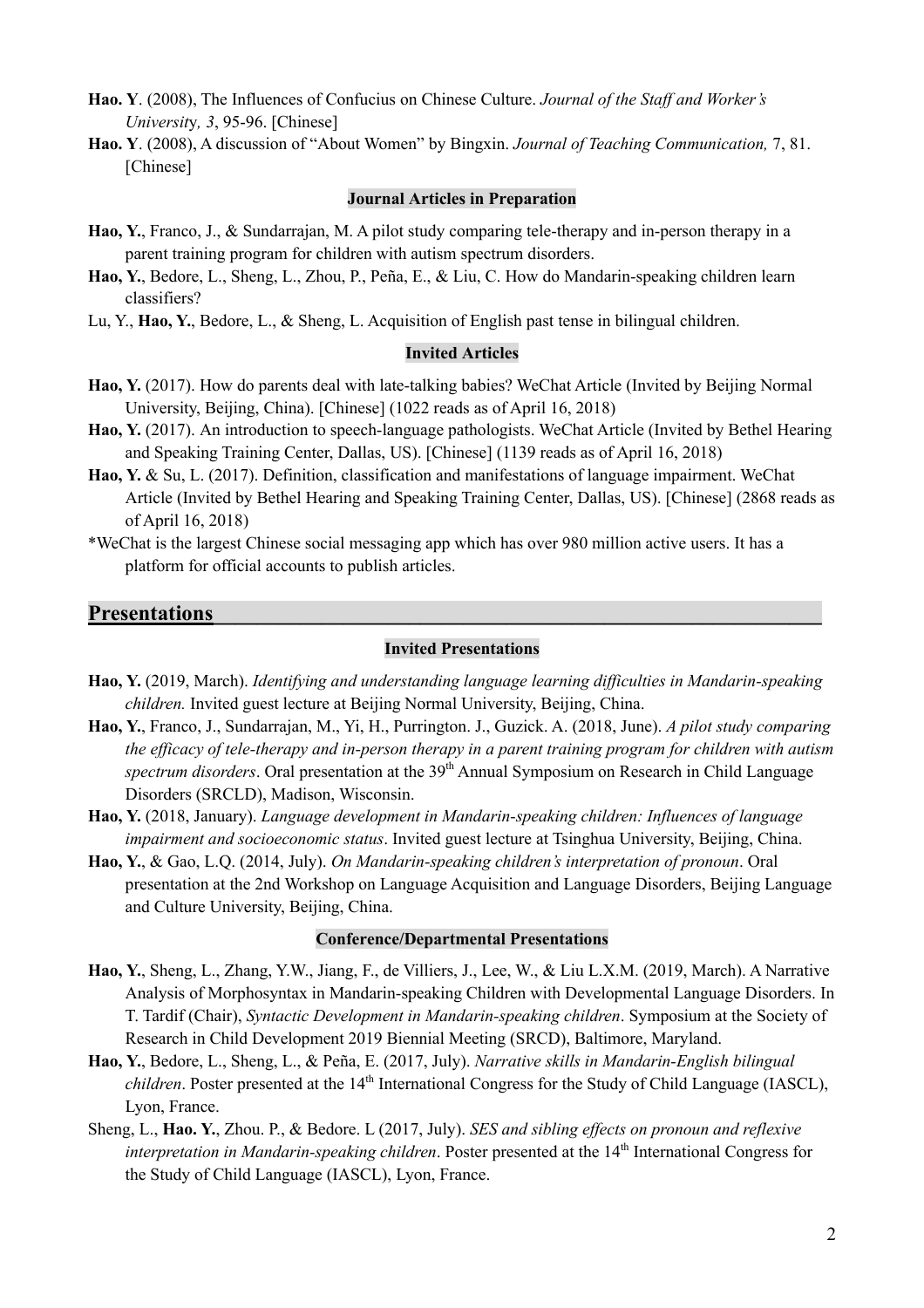- **Hao, Y.** & Sheng, L. (2017, April). *Cross-linguistic influence in pronoun interpretation in Mandarin-English bilingual children*. Poster presented at the Society of Research in Child Development 2017 Biennial Meeting (SRCD), Austin, Texas.
- **Hao, Y.,** Sheng, L. & Hendriks, P. (2016, November). *Pronoun interpretation in Mandarin-English bilingual children*. Poster presented at the American Speech-Language-Hearing Association annual convention, Philadelphia, Pennsylvania.
- **Hao, Y.,** Sheng, L., Zhang, Y.W., Jiang, F., Liu, L.X.M., Lee, W., de Villiers, J. & Yu, Z.J. (2016, July). *Narrative skills in Mandarin-speaking children with language impairment.* Oral presentation at the 24<sup>th</sup> Annual Conference of the International Association of Chinese Linguistics, Beijing, China.
- **Hao, Y.,** Sheng, L., Zhang, Y.W., Jiang, F., Liu, L.X.M., Lee, W., de Villiers, J. (2016, June). *Narrative macrostructure and microstructure in Mandarin-speaking children with language impairment.* Poster presented at the 37<sup>th</sup> Annual Symposium on Research in Child Language Disorders (SRCLD), Madison, Wisconsin.
- **Hao, Y**., Bedore, L., Sheng, L., & Peña, E. (2015, November). *Mandarin microstructure in Mandarin-English bilingual children: The role of age, experience, and expressive vocabulary.* Poster presented at the American Speech-Language-Hearing Association annual convention, Denver, Colorado.
- Bedore, L., **Hao, Y**., Sheng, L., & Peña, E. (2015, November). *The Role of Age, Experience and Vocabulary in Mandarin Macrostructure in Mandarin-English Bilingual Children's Narratives.* Poster presented at the American Speech-Language-Hearing Association annual convention, Denver, Colorado.
- **Hao, Y.**, Bedore, L., Sheng, L., & Peña, L. (2015, October). *Mandarin microstructure in Mandarin-English bilingual children: The role of age, experience, maternal education and vocabulary*. Oral presentation at the Communication Sciences & Disorders PhD talk series, Austin, Texas.
- **Hao, Y.**, & Sheng. L. (2015, September). *Who is self? Who are others? Mandarin-speaking monolingual children's acquisition of reflexives and pronouns*. Oral presentation at the annual Department of Communication Sciences & Disorders Research Blitz, Austin, Texas.
- **Hao, Y.** (2014, September). *An experimental study on Mandarin-speaking children's interpretation of pronouns.* Oral presentation at the annual Department of Communication Sciences & Disorders Research Blitz, Austin, Texas.

## Grants and Awards

### **Grants**

- 2018 Professional Development Award, University of Texas at Austin, U.S. (\$600) NIH Student Travel Award for the 39<sup>th</sup> Annual Symposium on Research in Child Language Disorders (SRCLD), U.S. (\$700)
- 2017 International Association for the Study of Child Language (IASCL) Bursary, IASCL Conference Support Committee, the University of Manchester, U.K.  $(E1,000)$

Professional Development Award, University of Texas at Austin, U.S. (\$1,650)

- 2016 Undergraduate Research Grant (Graduate Mentor), University of Texas at Austin, U.S. (\$1,000)
- 2015 Professional Development Award, University of Texas at Austin, U.S. (\$600)

### **Awards**

- 2019 Dissertation Writing Fellowship, University of Texas at Austin, U.S. (\$16,450) Graduate Summer Award, University of Texas at Austin, U.S. (\$7,000)
- 2018 Jesse H. Jones Centennial Fellowship, University of Texas at Austin, U.S. (tuition exempted plus \$6,500)

Lee and Joe Jamail Endowed Presidential Scholarship in Speech-Language Pathology, University of Texas at Austin, U.S. (\$2,500)

Graduate Summer Award, University of Texas at Austin, U.S. (\$7,000)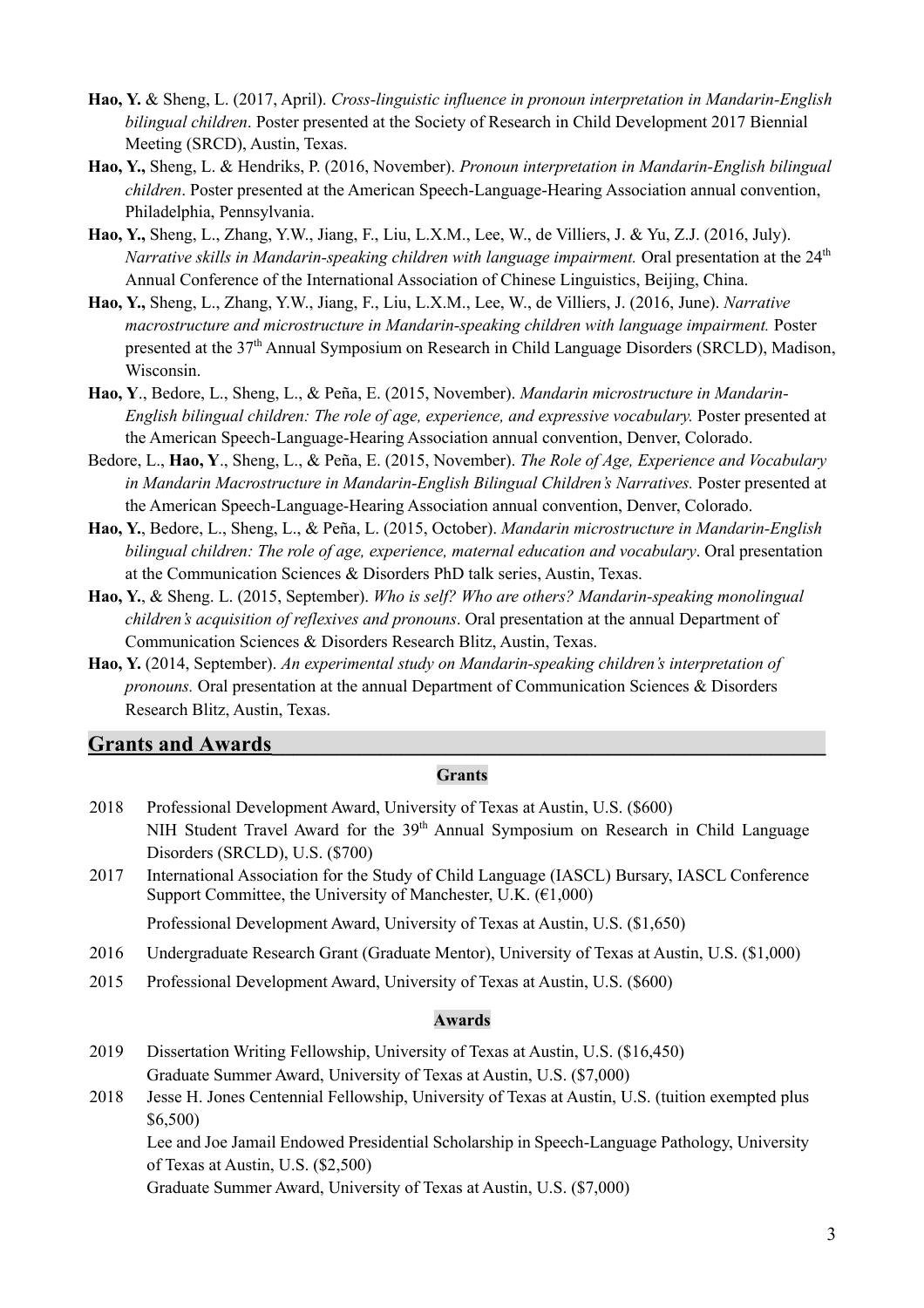Roderick P. Hart Student Achievement Award, Moody College of Communication, University of Texas at Austin, U.S. (\$1,000)

The Graduate Continuing Burton Fellowship, University of Texas at Austin, U.S. (\$1,000)

2017 Lee and Joe Jamail Endowed Presidential Scholarship in Speech-Language Pathology, University of Texas at Austin, U.S. (\$2,500)

Graduate Summer Award, University of Texas at Austin, U.S. (\$7,000)

- 2016 Lee and Joe Jamail Endowed Presidential Scholarship in Speech-Language Pathology, University of Texas at Austin, U.S. (\$2,500)
- 2014 Graduate Recruitment Fellowship, University of Texas at Austin, U.S. (\$25,000)
- 2011 Excellent Exchange Student, Macquarie University, Australia (\$5,500)
- 2009 Admission to Master's program without exam (tuition exempted), Beijing Language and Culture University, China
- 2008 Excellent Volunteer, Beijing Organizing Committee for the  $29<sup>th</sup>$  Olympic Games
- 2008 Excellent Undergraduate Scholarship, Beijing Language and Culture University, China (¥2,000)
- 2007 Excellent Undergraduate Scholarship, Beijing Language and Culture University, China (¥1,000)
- 2006 Excellent Undergraduate Scholarship, Beijing Language and Culture University, China (¥600)

## **Clinical Experience as a Speech-Language Pathologist\_\_\_\_\_\_\_\_\_\_\_\_\_\_\_\_\_\_\_\_\_\_**

## **Internships**

- $2015$  Sep.  $-$ University of Texas Speech and Hearing Center
- 2018 Dec. Supervisor: Dr. Jessica Franco (jfranco@austin.utexas.edu)
	- Diagnosed and treated adults and children of different pathologies (TBI, aphasia, dementia, ASD, cerebral palsy, receptive/expressive language disorders etc.)
	- Received **systematic training** on running diagnostic and intervention, writing lesson plans, SOAP notes and progress reports
	- Trained participants using **AAC devices** (e.g., picture cards, iPad apps)
	- Participated in an online parent training program for families with children with ASD and gathered experiences with **tele-practice**
	- Had experiences with Mandarin-English **bilingual diagnostic and intervention**, and worked as interpreter for bilingual children and adults

## **Externships**

2017 Fall Capitol School of Austin, Austin, TX

Supervisor: Sharon English (Sharonenglish@aol.com)

- Worked in a **school setting**
- Diagnosed and treated children with receptive/expressive language disorders, ASD, dyslexia, ADHD, cerebral palsy etc.
- Assisted the supervisor to organize parent consulting

2018 Fall Capitol Area Speech, Austin, TX

Supervisor: Yvonne Smith (y\_smith@capitalareaspeech.com)

- Worked in a **private practice**
- Diagnosed and treated toddlers and young children with articulation disorders, receptive/expressive language disorders, ASD etc.
- Received training on **parent consulting**